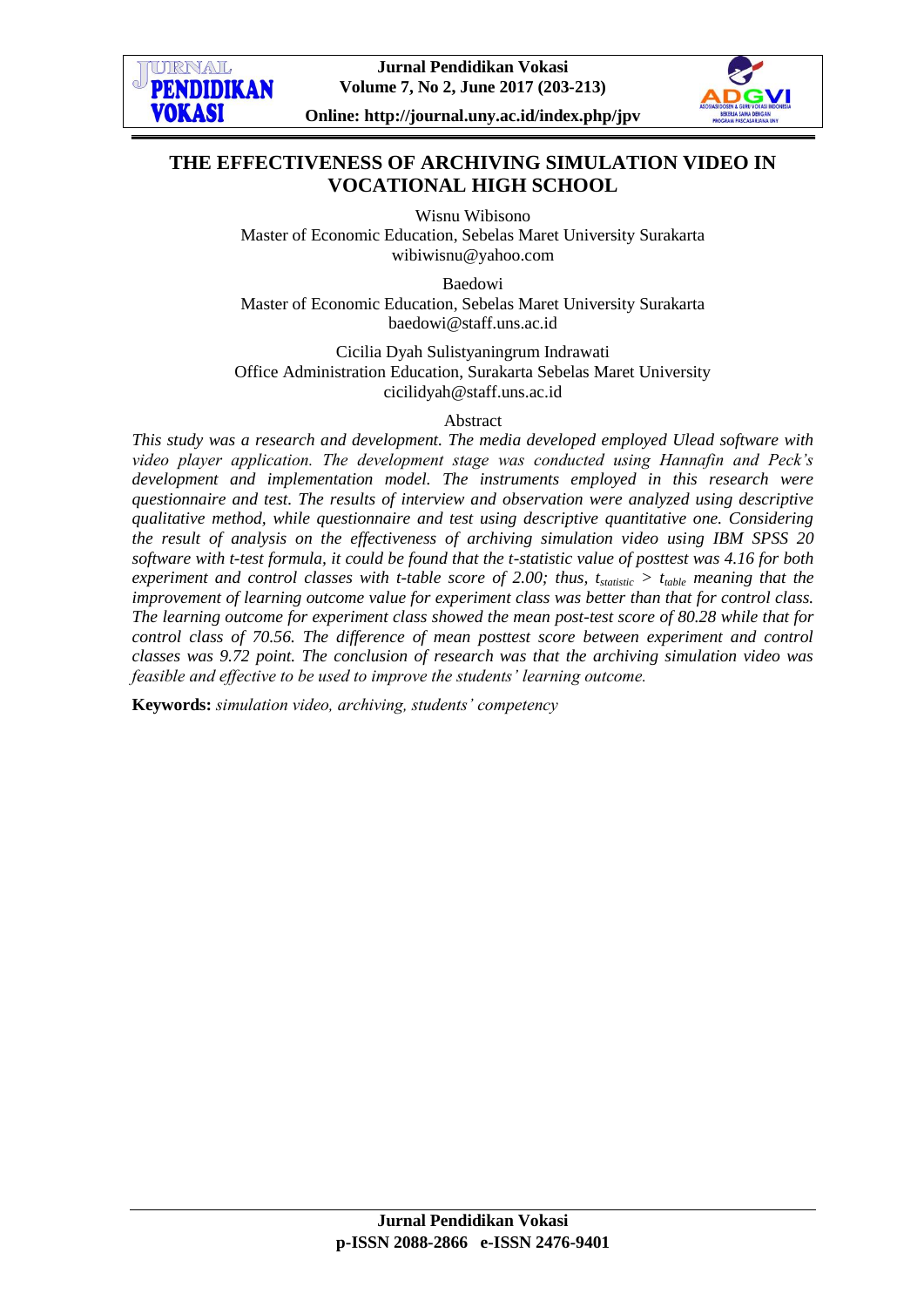## **INTRODUCTION**

In globalization era, human being is required to keep evolving following the time development. The foundation to keep following the time development is education world. Thus, there should be some attempts of improving the quality of education. The important aspects affecting the quality of education are, among others, learning model and learning media used. Technology development is one factor contributing to students' learning behavior. Students unconsciously have been a part of digital native generation living in digital age in which they can get information easily and other facilities through digital media.

The development of Science and Technology highly affects education realm in Indonesia. It can be seen from learning infrastructure and learning media used by a teacher in delivering material to the students. Technology advance requires a teacher, as an educator, to keep innovating in creating learning media that can support the students' understanding in learning the lesson material, both theoretically and practically. Learning media is everything that can be used to stimulate thinking, feeling, attention and ability or skill of learners, thereby encouraging the effective learning process to occur. In addition to aiming to facilitate the delivery of material from teacher to students, the use of learning media can also improve the students' interest and willingness in a subject. Therefore, the position of learning media in education world is very desirable.

Learning is not an end, but a process of achieving the end (objective) (Hamalik, 2011, p. 29). The use of learning media in learning process is expected to affect the learning the students encounter and the objective to be achieved in the learning itself.

An appropriate learning media is expected to improve the students' skill. The appropriate learning emphasizes on learning by doing as the attempt of practicing the student competency. Such the competency is expected to improve students' problem solving and critical thinking abilities in the learning activity. In the learning activity, competency can be applied using scientific approach, for example, observing, questioning, presenting, reasoning, and trying. Competency can also be optimized by applying student-centered learning; therefore the students will solve the problem independently in the learning process. Such the condition is consistent with the revised 2013 Curriculum applied to education today.

Competency is the main point to which the students should pay their attention. Student competency highly affects the competition for job realm. This competency includes skill, knowledge and attitude of students. Skill is required in job realm to do an employee's job. An employee needs knowledge to equip him/her in working. The students of Vocational Middle School (*Sekolah Menengah Kejuruan*, thereafter called SMK) need prominent competency. Vocational High School (SMK) prepares the ready-to-work workers; therefore, the learning process can equip the students with skill competency learnt and adjusted with the problem in job realm. The competency of SMK students should be improved, recalling the high unemployment rate in SMK graduates.

There are some skill packages in Vocational Middle School: accounting, marketing, network computer technique, and office administration. This research discusses office administration skill program.

The office Administration skill package contains archiving subject. Archiving subject consists of two important components: document management and archive management. Archive management contains archiving material, while mail/document management contains the management of exiting and incoming mail. However, the limited number of effective learning media makes the students having no maximum skill as expected. Because the students have inadequate competency, the students are less ready for work realm.

Learning media is an important part in learning at school because through learning media teacher can distribute knowledge more easily to the students and the students will be helped with the presence of media in learning process. Jong, Specht, & Koper (2008) suggest that learning media should be improved to follow technology development, media should adapt to the framework in the learning process to achieve the learning objective. Technology development results in digital technology in learning process. One of digital technologies existing is simulation video.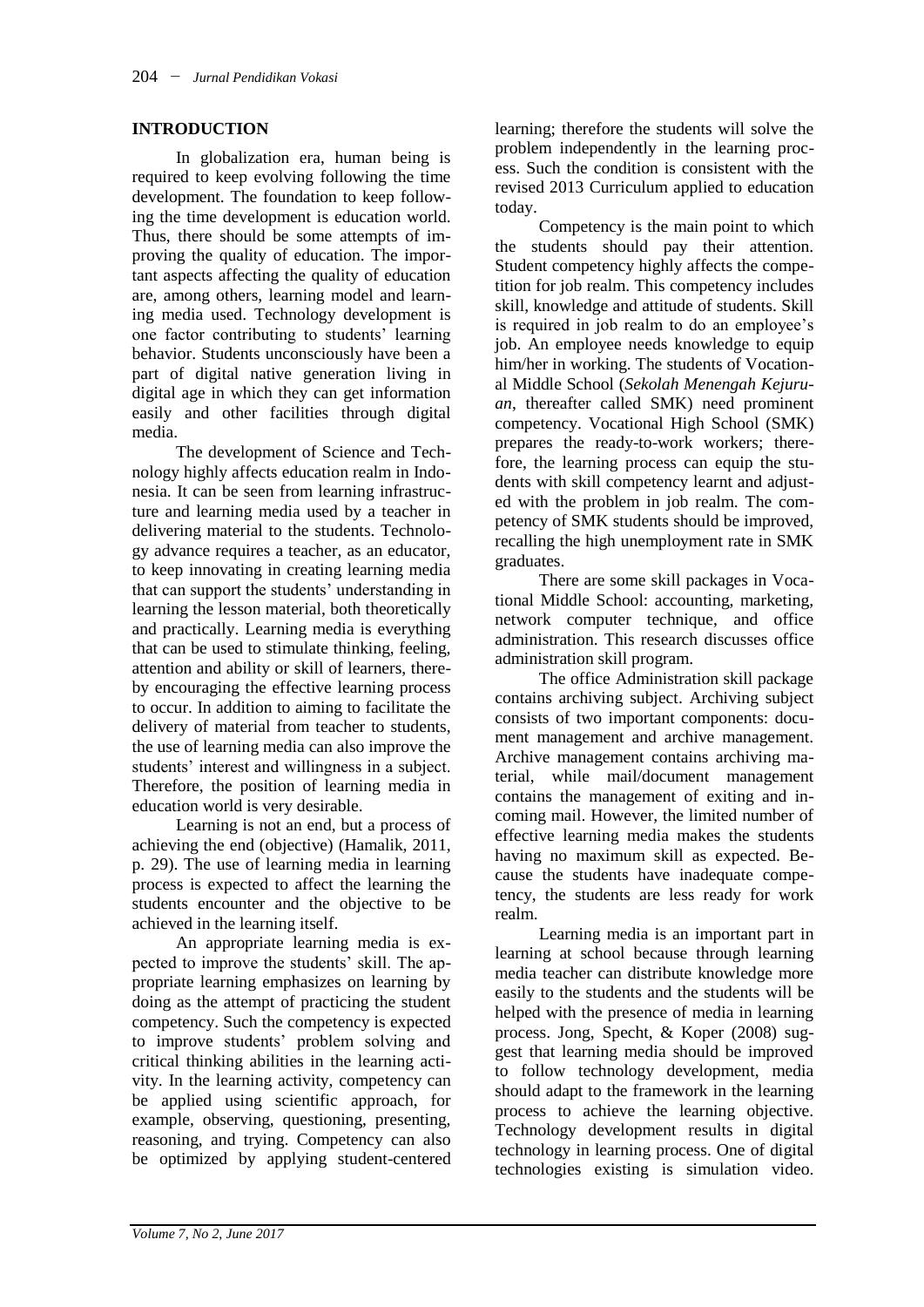Riyana (2007) say that simulation video is a medium displaying audio and visual presentation containing learning messages including concept, principle, procedure, knowledge application theory to help understanding a learning material. Simulation video is presented in the form of video series that has been processed into an attractive appearance to be learning media.

Considering the result of observation, the students' maximum skill is due to teachers still using conventional learning method and teaching based on theory only. Thus, the students' competency is less maximal because the students are focused on theory only, without the example of practice. This result is confirmed with the result of interview with teachers assuming archiving subject stating that the students' competency in archiving subject has not been maximal in managing mail/document due to low intensity of practice and inadequate example of practice given, so that the students understand material less maximally in practice material.

In the presence of practical and simulation sample in simulation media, the students are expected to observe and to elaborate theory better. Such the condition is in line with Murtono & Miskiyah (2014) that finding that the simulation learning gets positive response from the student. Simulation is expected to improve skill. This opinion is also consistent with the journal written by Berk (2009) that discussing the potential of video to be an appropriate media in utilizing the students' intellectuality. This method is considered as appropriate to the present generation. The students re interested in observing the video displayed.

The goals of research is to find out the effectiveness of simulation video learning media to improve the students' competency.

Learning media is a learning aid. Using an appropriate learning media, the learning is expected to be effective. In information and technology development, the technology and information-based learning media is required. Learning process is expected to be more effective due to the appropriate information technology-based learning media advance. One of information technology-based learning media that can be used is digital media. Using digital media, the learning process can be effective. Therefore, the author chooses digital

media, simulation media, to deal with the problem found. The development of simulation-based video can be beneficial to students, teachers and schools. This research is beneficial to the students because it can be the learning source for them and can improve their skills. It is beneficial to teachers as well, because it can improve teachers' skill and performance in using digital learning source in the classroom. Additionally, it is beneficial to the schools because it can improve the quality of learning in schools and can be input to the schools in relation to the use of simulation video use that can improve the students' skill.

## **METHOD**

The research conducted was research and development type. Borg and Gall (Sugiyono, 2011, p. 4) state that "Research and Development or R&D is the research method employed to develop or to validate the products used in learning education".

Research and Development are different from education research as the objective of development is to produce a product based on finding in the field test, and then when the product developed has some weakness, it will be revised. The product of development can be used as learning media so that it can improve the students' learning outcome in Office Administration Productive Skill area in SMK Negeri 1 Surakarta.

The development model referred to in research was Hannafin and Peck's development design. Hanafin and Peck's model is one of many product-oriented learning design models. The product-oriented model is the learning design model to produce a product, usually learning media (Tegeh, Jampel, & Pudjawan, 2014, p. 1). The product yielded in this research was archiving simulation video. Hanafin and Peck (Tegeh et al., 2014, p. 1) say that learning design model consists of three stages.

The first phase of Hannafin and Peck's model is need analysis. This phase is needed to identify the needs in developing a learning media within which the objective of learning media, knowledge and competency needed by targeted group, equipment and learning media needed are set out. After all of needs are identified, Hannafin and Peck emphasize on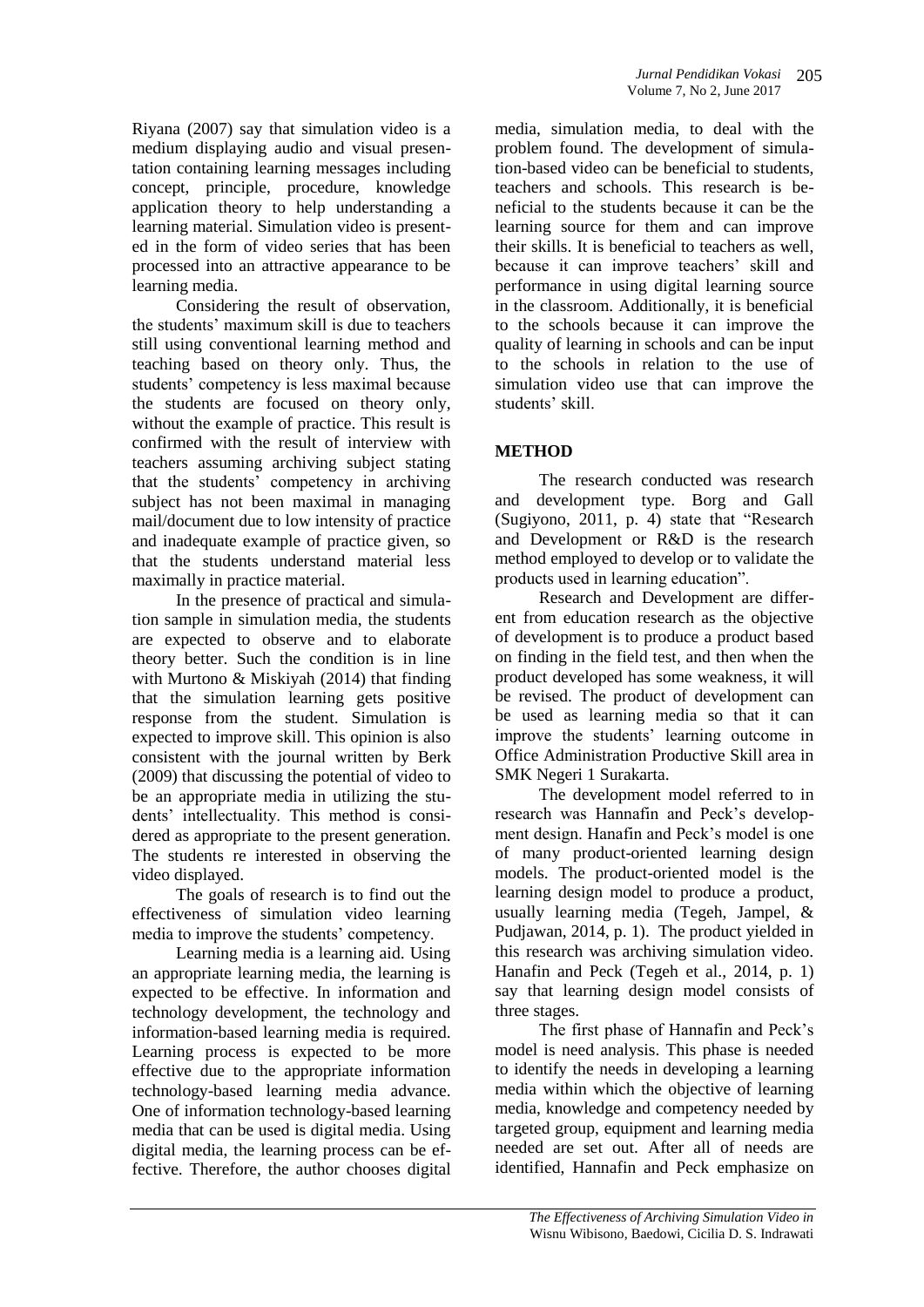assessing the result (product) before continuing the development to design phase. The second phase of Hannafin and Peck's model is the design one. In this phase, information from analysis phase is transferred into document form that will be the objective of learning media development. This design phase aims to identify and to document the best rule (norm) to achieve the objective of media development. The third phase of Hannafin and Peck's model is development and implementation phase. Hannafin and Peck state that the activity conducted in this phase results in flowchart and formative and summative evaluations.



Figure 1. Learning Design Model

### **Data Collection**

There were some instruments used to collect data in this research:

### *Observation*

Observation was used to collect data and to record important things in teachinglearning activity and to see the students in the process of trialing the product developed. In this case, observation was conducted using direct observation, thereby confirming the information obtained as the attempt of dealing with the problems occurring in the learning.

### *Interview*

Interview was used in initial stage of preliminary study to find out the prior condition of learning process in the research location. Interview was very effective to be used as the supporting data for the author. In this case, the result of interview included

response, critique, recommendation and input relevant to the product developed, before being used.

### *Questionnaire*

The questionnaire was used during evaluation before and after product trial by material and media experts. Meanwhile, the questionnaire for the students was used to find out the students' response and teacher on the media developed. In this case, questionnaire as an efficient technique of collecting data when the author finds out surely the variable to be measured and understands what the respondents expects.

### *Test*

Test was conducted with the students after using the product developed, learning media in the learning process. In this case, the result of test was used to find out the effectiveness of media developed by the author.

### *Documentation*

This documentation was used to collect the data from research location, student name, teacher name and some guidelines in preparing the material used in learning media. The document was used as the evidence to support the quality of data and evidence of data validity obtained.

### **RESULT AND DISCUSSION**

The development of archiving simulation video conducted by the author employed Hannafin and Peck's product development's model. The procedure of developing archiving simulation video consists of three stages: need assessment, design, and develop and implement.

### **Need Assessment**

Need assessment (need analysis) is the measure taken before the development process in the media prepared, so that the need should be identified in following up the media development planned in the beginning of design. The objective of analysis is to obtain data and to support information in developing media so that the media produced will be consistent with the media users' need later. This need analysis is conducted by the author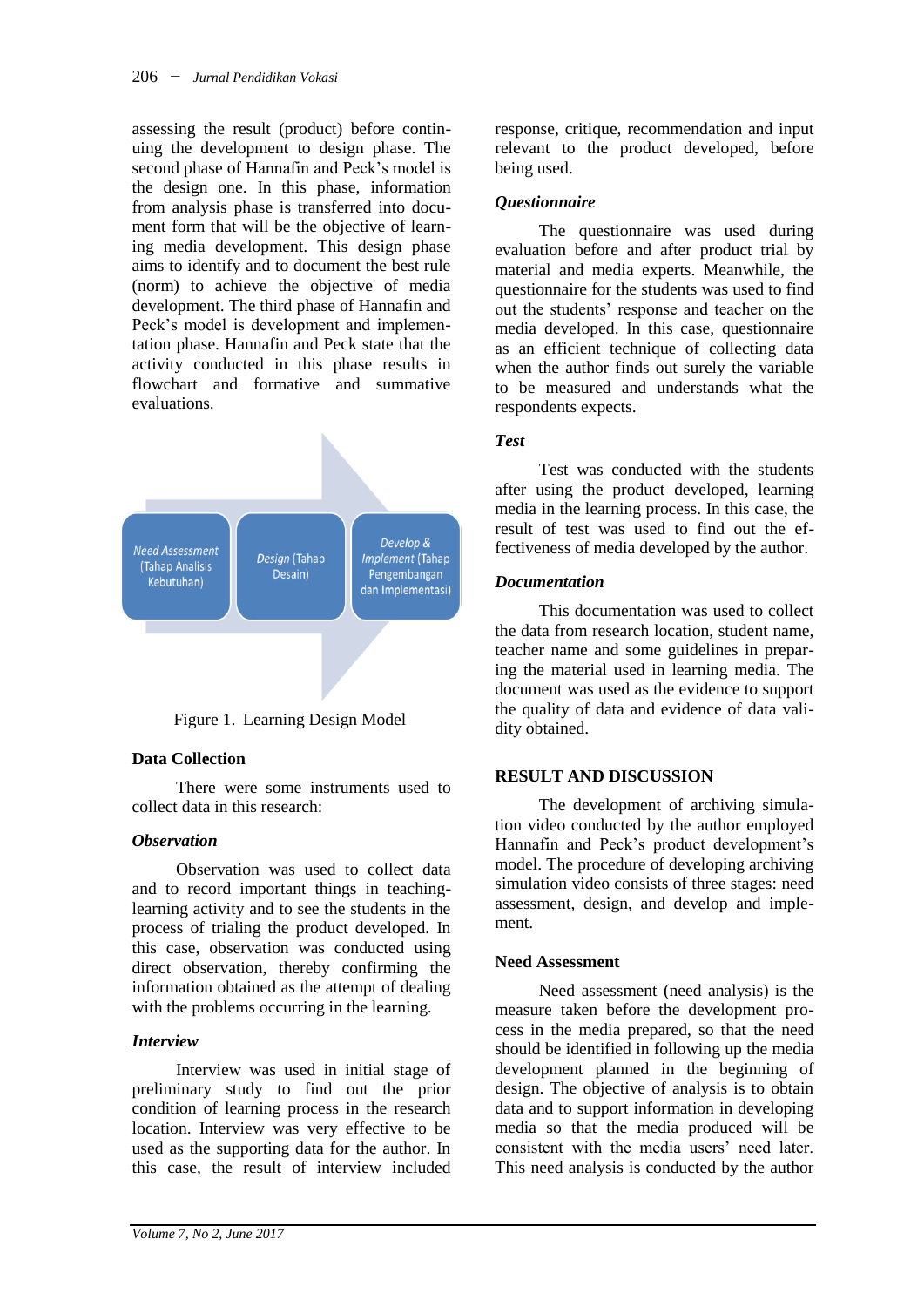during observation and interview in the research.

Considering the result of observation conducted, the author obtained the following data.

# **Material Analysis**

The analysis was conducted using qualitative method in this stage, the result of observation on archiving class. The result of observation shows that in delivering the learning material, the teacher still needs appropriate method to deliver the learning material to the students. This constraint will contribute to the achievement of learning objective leading to the student competency later.

The subject is archiving one with basic competency of mail handling. Archiving in End-Semester Test is still low and has not achieved the minimum competency achievement. Archiving simulation video media is developed by adjusting materials delivered to the students, and seeing competency and learning outcome the students should achieve in learning process. The constraints found in this class will affect the achievement of learning objective and the effectiveness of students' learning outcome.

In anticipating this, a new learning media in the form of Archiving Simulation video is required to stimulate the students' imagination and to support the students' learning and creativity in the learning process.

# **Media Analysis**

Media analysis was conducted using qualitative method, the result of interview carried out with corresponding teachers. In this stage, the author acquires information from corresponding teachers wishing that the learning media developed in the form of archiving simulation video can be the learning material for students in the classroom and at home for independent learning.

Considering the media analysis stage, the author obtained information from teacher assuming archiving subject, stating that the students have not had poor skill of managing mail/document in archiving subject due to practice intensity and limited example of practice given, so that in practice material, the

students have not understood the material maximally.

In developing learning media, an analysis should be conducted on the learning objective to be achieved and on the existing media. The content of learning media developed refers to the enacted curriculum. In media analysis, the author acquires information that there has been no simulation video supporting the learning in the class. In this case, archiving teacher still teaches using conventional method; as a result, the subject delivered by teacher cannot be received well by students, because the achieving learning is based on practice. Teacher has not found yet the appropriate method to deliver archiving material, so that the teacher cannot give visual example maximally.

The result of interview with teachers reveals the representations related to learning activity as follows: (1) learning still uses lecturing method, (2) learning set the teachers have has been fairly complete including syllabus, RPP (learning implementation plan) and LKS (student worksheet), (3) infrastructure in the school has been adequate, (4) the students' learning outcome has not been optimal, as indicated with the successful passing in the result of even semester test.

# **User Analysis**

The author develops archiving simulation video in archiving subject so that it can be used by teacher in delivering material in the class. Teacher can operate laptop LCD and sound system in the class to support the learning thereby facilitating the operation of Archiving Simulation Video. Archiving simulation video is expected to change the students' perspective on the boring and saturating archiving subject, and they are expected to be more interested in learning archiving material.

The result of observation conducted in SMK Negeri 1 Karanganyar shows that there are adequate infrastructures to support the learning process. With good supporting infrastructure, it is possible to apply archiving simulation video in SMK Negeri 1 Karanganyar.

Considering the need analysis conducted, it can be seen that teachers find difficulty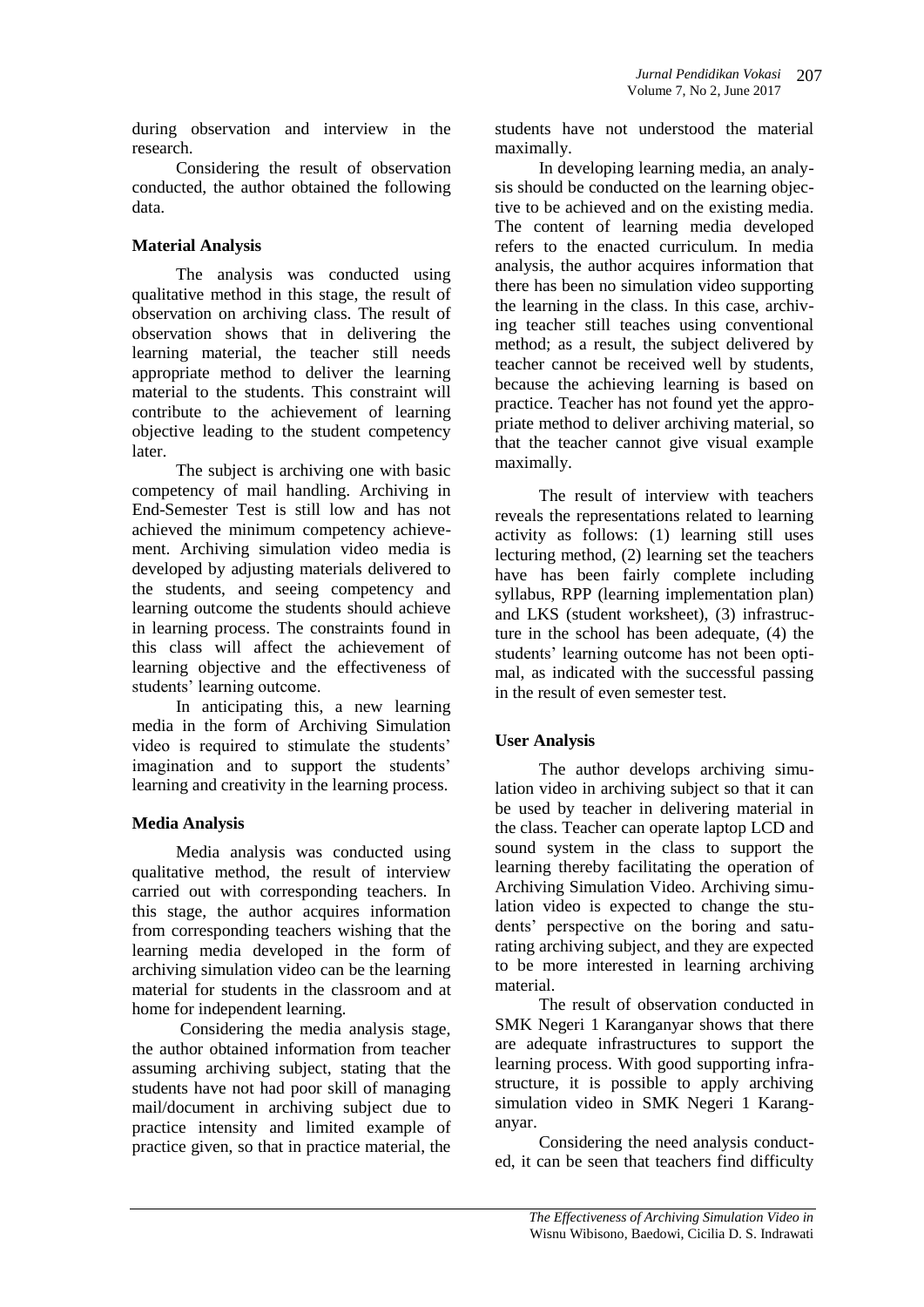in delivering the archiving learning material because it is based on practice rather than on theory only. In this case, the teachers find difficulty in creating a creative innovative learning media that can trigger the students' learning spirit and motivation thereby improving their competency in archiving subject. This development of simulation video is supported with adequate infrastructures such as LCD and laptop usable to the students as the users of simulation video. This archiving simulation video can be used during learning in the classroom or independently out of class so that the presence of archiving simulation is expected to support the learning activity and the students can master the material more easily and better so that their competency improves.

### **Design stage**

The development of draft product in simulation video is based on the result of observation in the beginning step of preparing to produce a learning media, need analysis activity. This stage includes some steps:

### *Determining the Basic Competency*

This basic competency is determined based on the syllabus of archiving subject in SMK Negeri 1 Karanganyar. In determining the Basic Competency to be developed in simulation video production, the author discusses with archiving subject teacher of the  $10<sup>th</sup>$  grade of office administration productive skill area.

|  |  | Table 1. Basic Competency Developed |  |  |
|--|--|-------------------------------------|--|--|
|--|--|-------------------------------------|--|--|

| <b>Basic Competency</b>                                                                                                     | <b>Basic Material</b>                                                                                                                                                    |
|-----------------------------------------------------------------------------------------------------------------------------|--------------------------------------------------------------------------------------------------------------------------------------------------------------------------|
| 3.16 Explaining the<br>management of<br>exiting and incoming<br>mails (Agenda<br>System, Control<br>Card System)            | The management of<br>incoming and exiting<br>mails<br>- Incoming mail<br>management using<br>Agenda Book System<br>- Exiting mail                                        |
| 4.10 Practicing the<br>procedure of<br>managing exiting<br>and incoming mails<br>(Agenda System,<br>Control Card<br>System) | management using<br>Control Card system<br>- Exiting mail<br>management using<br>Agenda Book System<br>- Incoming mail<br>management using<br><b>Control Card System</b> |

(Source: Archiving Syllabus)

### *Selecting and collecting material*

The author selects and collects the material in the form of text, and supporting video that can make the media communicative, thereby attracting the students' attention in the active and student-centered learning process.

## *Material Map Design*

The material map is a part or flow of competency in archiving learning material. The material map preparation is conducted by means of elaborating in detailed the material in some subject matters. The material used is adapted to the basic competency organized in developing the learning media.

## *Outline Design of Media Content*

Outline design of media content is is the instruction that can be guidelines for text writing. Outline design is conducted in need analysis stage. Outline design contains the specifics of media to be included into archiving simulation video. This outline contains Basic Competency. The design of appearance is adjusted with the archiving learning material so that the compatibility of material content to learning objective can be achieved. The organization of outline design is carried out based on the Archiving Syllabus and RPP for the 10th grade of SMK Negeri 1 Karanganyar.

## *Preparing Storyboard*

Design and storyboard developed are consulted first with material expert, media expert and linguist. Revision will be done when the design has not been consistent. When the design has been considered as good, the media development process would increases to the next stage, development (product development) stage.

### *Appearance Design*

The design of appearance in his archiving simulation video learning media product employs Ulead software. This ulead software can design video, including text, figure, animation, and audio corresponding to the material displayed.

This development of archiving simulation video produces media by means of converting the material into simulation video or practical example of managing mail/document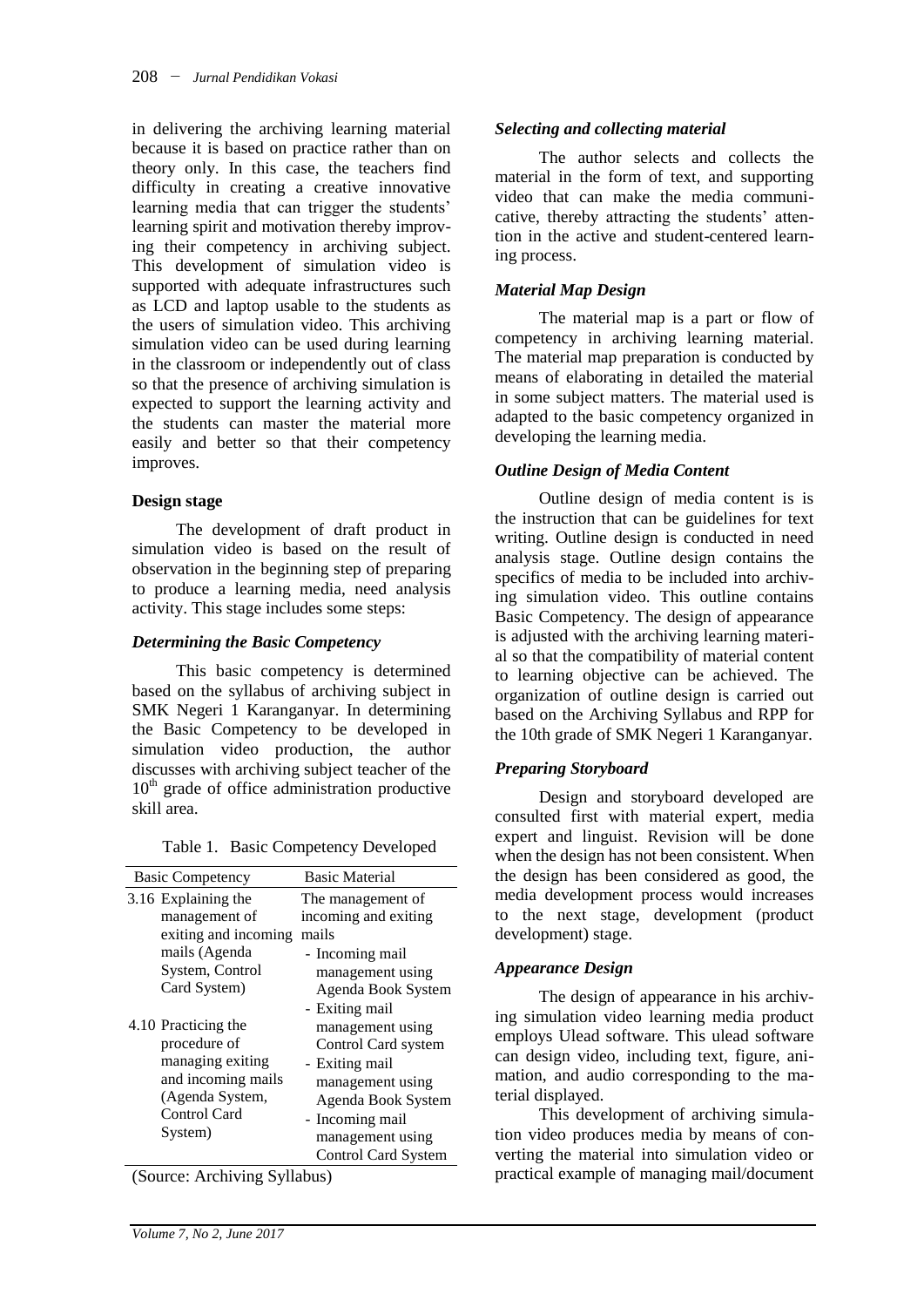interactively. The end product of production activity is a series of texts, video, audio, and picture ready to be submitted to editor. The production process is followed with postproduction activity. In post-production stage, best text, video, audio and picture are selected. The components of archiving simulation video are synchronized and harmonized so that the learning media is ready for trial with experts as reviewer and students as trial subject in this research.

The use of archiving simulation video media is conducted using individual learning model. In this case, the learning is conducted in the classroom where some supporting media such as laptop, LCD, and sound system are available.

This development of archiving simulation video produces a media by means of converting the material into practical simulation in the form of interactive archiving simulation video.

### **Development and Implementation Stage**

This development of simulation video starts with preparing text, audio, and video necessary in the learning material, the process of producing archiving simulation video is conducted by organizing the material corresponding to the syllabus of archiving subject using Ulead as the main software. This teaching material is organized using ulead software consisting of text, audio and video thereby attracting the students' attention in learning process and facilitating the students in understanding the learning material existing. In this stage, editing and revision should be done on the archiving simulation video used in archiving learning process.

The development of simulation video media starts with preparing text, picture, audio and video needed in learning material. The process of developing archiving simulation video starts with organizing material corresponding to the syllabus of archiving subject. Thereafter, the material is simulated by simulation team designated by the author to help this media development process. The result of simulation conducted is recorded and then processed using video ulead application. In addition to simulation result, texts and supporting audio are prepared as well to support the simulation video media. This video processing consists of text, audio and video thereby attracting the students' interest in attending the learning and facilitating the students to have an understanding on the learning material. After archiving simulation video media is ready to use to help deliver material to students, supporting application is required to play the video, media player classing or other video player applications.



Figure 2. Appearance of Simulation Video Design



Figure 3. Main Menu of Simulation Video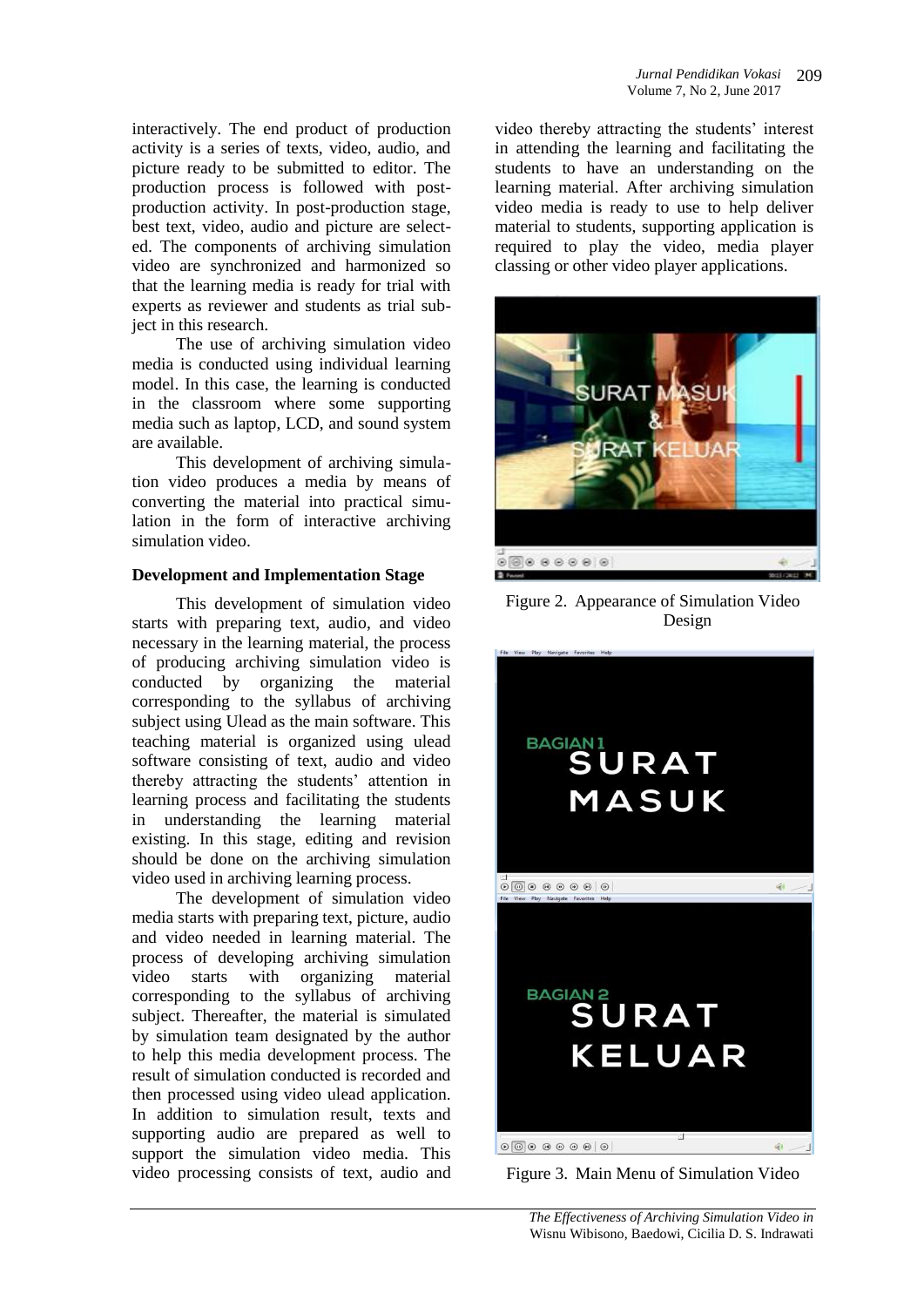

Figure 4. Map Concept in Coming Mail



Figure 5. Learning Material

| <b>SEKRETARIS</b>                     | SURAT DIBERIKAN                                                                                           |
|---------------------------------------|-----------------------------------------------------------------------------------------------------------|
| ×<br>0.000000000000                   | $+1$ of $\frac{1}{2}$ of $\frac{1}{2}$ and $\frac{1}{2}$ and $\frac{1}{2}$ and $\frac{1}{2}$<br>$-0.1$    |
| <b>PROSES PENCATATAN</b><br>AT KELUAR | <b>SURAT DIBERIKAN</b><br>PENGARAH                                                                        |
|                                       |                                                                                                           |
|                                       |                                                                                                           |
|                                       |                                                                                                           |
| PEMBERIAN KARTU KENDALI               | <b>DARI SEKRETARIS</b>                                                                                    |
|                                       |                                                                                                           |
| š                                     | $\label{eq:3} -I^{'}\otimes[\overline{\otimes}]\otimes\; \theta\otimes\theta\otimes\theta\mid\theta$<br>I |

Figure 6. Map concept Out Mail



Figure 7. Simulation Example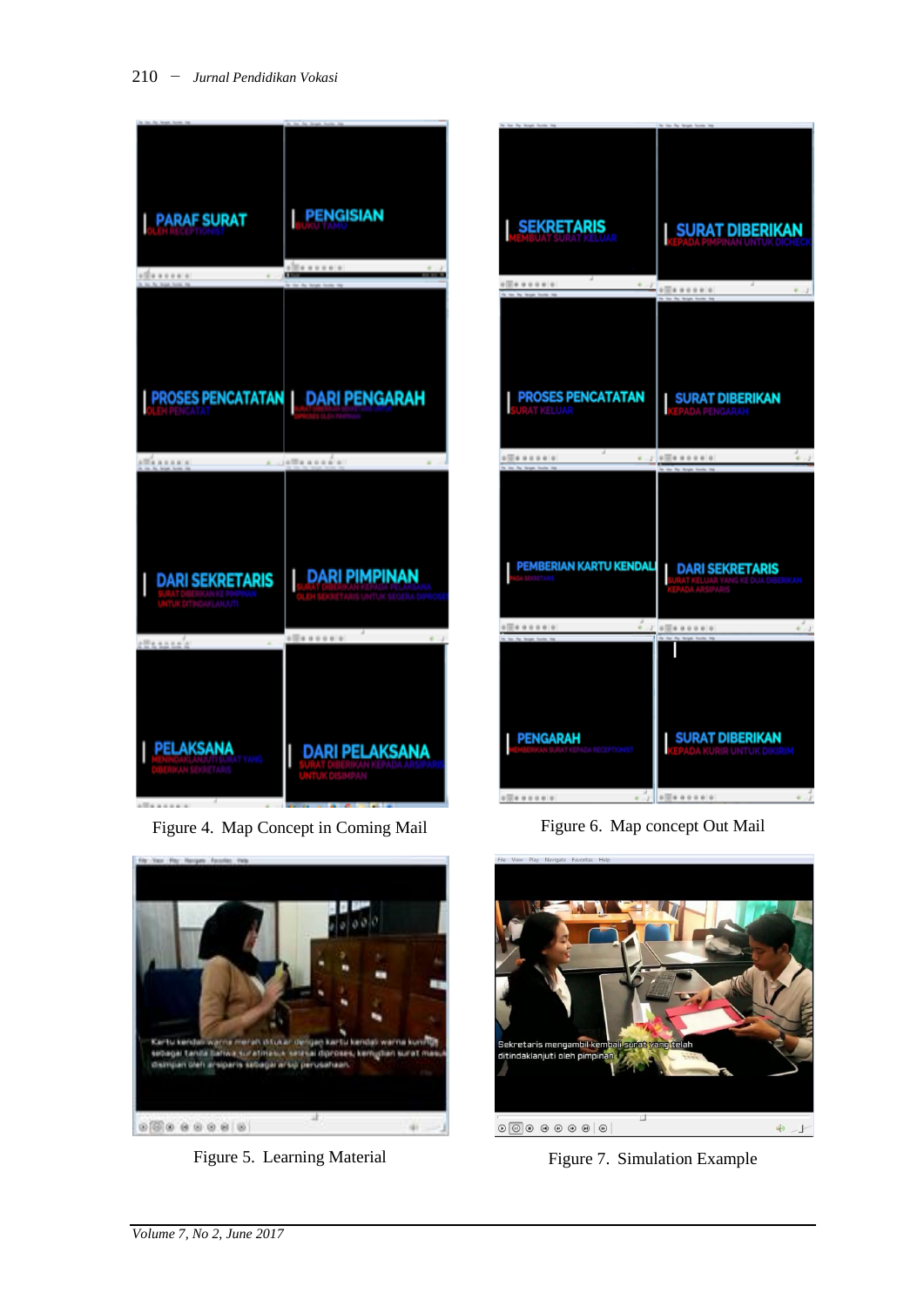Considering the product trial validated by media and material expert, this media developed is feasible to use in the learning process.

Based on the result of t-test (independent sample test) during pretest between experiment and control classes, it can be found that the significance value of t-test is 0.190. It is higher than 0.05, meaning that  $H_0$  is not supported and t statistic is  $2.394 < t$  table (2.00). It indicates that there is no significant difference of mean learning outcome between students in experiment and those in control classes in the pretest; then the experiment class was treated using archiving simulation video, while the control was not. It means that the experiment class is treated with archiving simulation video, while the control one is not.

The result of posttest shows the mean score of 80.28 for experiment class, and 70.56 for the control class. It indicates that the score of experiment class is higher than that of control class. The score of experiment class before using Archiving simulation video is 62.92 and that after is 80.28. This result indicates that archiving simulation video improves the students' learning outcome effectively in archiving subject.

The result of t-test (independent sample test) in experiment and control class shows that the significance value of t-test is 0.014. It is less than 0.05, meaning that H1 is supported, and t statistic is  $4.159 > t$  table (2.00). It indicates that there is a significant difference of mean learning outcome between students in experiment and those in control classes. This result shows that experiment class has better learning outcome than the control class, meaning that experiment class using archiving simulation video obtains the mean score of posttest higher than the control class not using it.

Considering the learning outcome, it can be found that the experiment class has better learning outcome than the control class because the experiment class is treated with archiving simulation video. It can be concluded that the effectiveness of archiving simulation video media is very good; the students formerly less enthusiastic become enthusiastic with learning process. Simulation video media is based on practice as well, so that the students understand the material delivered more easily as the mail/document

management material is a practical one. In addition, archiving simulation video media motivates the students to learn thereby improving their learning interest impacting on the learning competency the students gain in the learning process.

The characteristics of archiving simulation video-based file are usable and flexible because it can be included into users' laptop, smartphone, and gadget setting thereby it is portable and usable wherever and whenever. That is why archiving simulation video is acceptable to its users. Simulation video is usable and its use is desirable particularly to write assignment or to work on a project. It can indirectly improve the effectiveness of learning (Ismail & Ngah, 2005).

The use of simulation video media is fairly easy, just like playing video on laptop or cellular phone using video player application help such as windows media player, media player classic, Gom player or other applications. With such the condition of simulation video media, the media will be used appropriately in learning process. It is consistent with the journal written by Berk (2009) that discussing the potential of video to be an appropriate media in utilizing the students' intellectuality. This method is considered as appropriate to the present generation. The students are interested in observing the video displayed.

Effectiveness is an ability of selecting the appropriate objective or instrument to achieve the intended objective. Handoko (2003, p. 7) states that effectiveness can be defined as the successful level achieved from a certain way or attempt corresponding to the objective to be achieved. It is in line with (Trianto, 2010, p. 24) arguing that learning effectiveness is the benefit obtained from the implementation of teaching-learning activity.

# **CONCLUSION**

Archiving simulation video improves the students' competency effectively. The effectiveness of archiving simulation video builds on the improvement of student competency value. The increase in the mean competency score shows that archiving simulation video results in a very effective and positive change in the students. The effectiveness of archiving simulation video is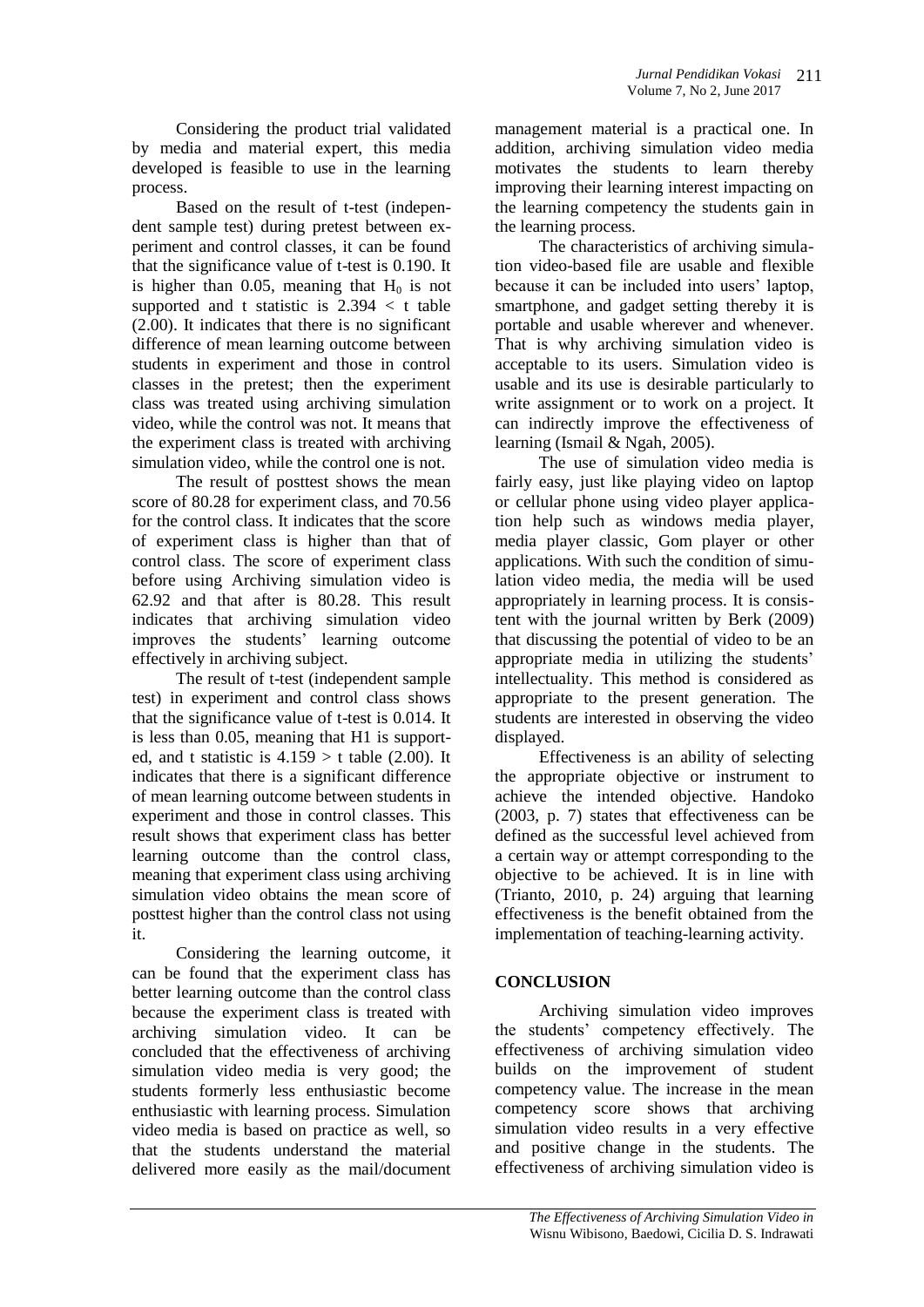confirmed with the result of pretest obtaining the mean score of 62.92 and pretest obtaining mean score of 80.28 (increasing significantly) in the field test. The mean score of student competency increasing in archiving subject before (pretest) and after (posttest) using archiving simulation video shows that the archiving simulation video effectively improves the students' competency in archiving subject. The use of archiving simulation video improves the students' competency effectively, supported with significance value of 0.014 < 0.05 in the effectiveness on experiment and control classes showing the very significant difference (80.28 for experiment and 70.56 for control classes). Considering the mean score of competency in the posttest, it can be concluded that the score of experiment class is better than control class value.

The development of archiving simulation video shows that archiving simulation video improves the students' competency effectively in archiving subject, particularly in basic competency of mail/document management. In the presence of archiving simulation video can attract the students in attending learning process because archiving simulation video is designed with attractive, usable and learnable appearance so that the students can understand the information within it.

## **To Headmasters**

The headmasters should encourage the teachers to create an innovative and creative learning media that can attract the students' attention. It can be done through holding training on learning media development and workshop on learning media, thereby expectedly improving the quality of school and producing the more competitive graduates.

## **To Teachers**

Before using simulation video learning media, teachers should copy archiving simulation video first and then transfer it into cellular phone or laptop used as an aid to play simulation video. Thereafter, they can prepare video player application in cellular phone or laptop. This application is expected to read the format of simulation video prepared. Then, teachers can play the video using the video player application prepared. Teachers can set the time appropriately to deliver the material

corresponding to the existing syllabus, so that the material can be delivered well and learning media can serve to improve the competency of students.

# **To other Developers**

This research is still limited to one school only; therefore further researches should be conducted on many more schools. Besides, the archiving simulation video developed has not involved all basic competencies the students should achieve in one semester, so that the development of other subject matters is required.

## **REFERENCES**

- Berk, R. A. (2009). Multimedia teaching with video clips: TV, movies, YouTube, and mtvU in the college classroom. *International Journal of Technology in Teaching and Learning*, *5*(1), 1–21. Retrieved from http://www.ronberk.com/articles/2009\_v ideo.pdf
- Hamalik, O. (2011). *Proses belajar mengajar*. Jakarta: Bumi Aksara.
- Handoko, T. H. (2003). *Manajemen personalia dan sumberdaya manusia*. Yogyakarta: BPFE.
- Ismail, R., & Ngah, Z. A. (2005). The pattern of e-book use amongst undergraduates in malaysia: A case of to know is to use. *Malaysian Journal of Library & Information Science*, *10*(2), 1–23. Retrieved from http://ejum.fsktm.um.edu.my/ArticleInfo rmation.aspx?ArticleID=327
- Jong, T. de, Specht, M., & Koper, R. (2008). Contextualised media for learning. *Journal of Educational Technology & Society*, *11*(2), 41–53. Retrieved from http://www.ifets.info/journals/11\_2/5.pd f
- Murtono, & Miskiyah, E. (2014). Pengembangan instrumen evaluasi dengan teknik simulasi sebagai asesmen alternatif dalam pembelajaran fisika materi mekanika fluida SMA kelas XI. *Jurnal Inovasi Dan Pembelajaran Fisika*, *1*(1), 1–11. Retrieved from